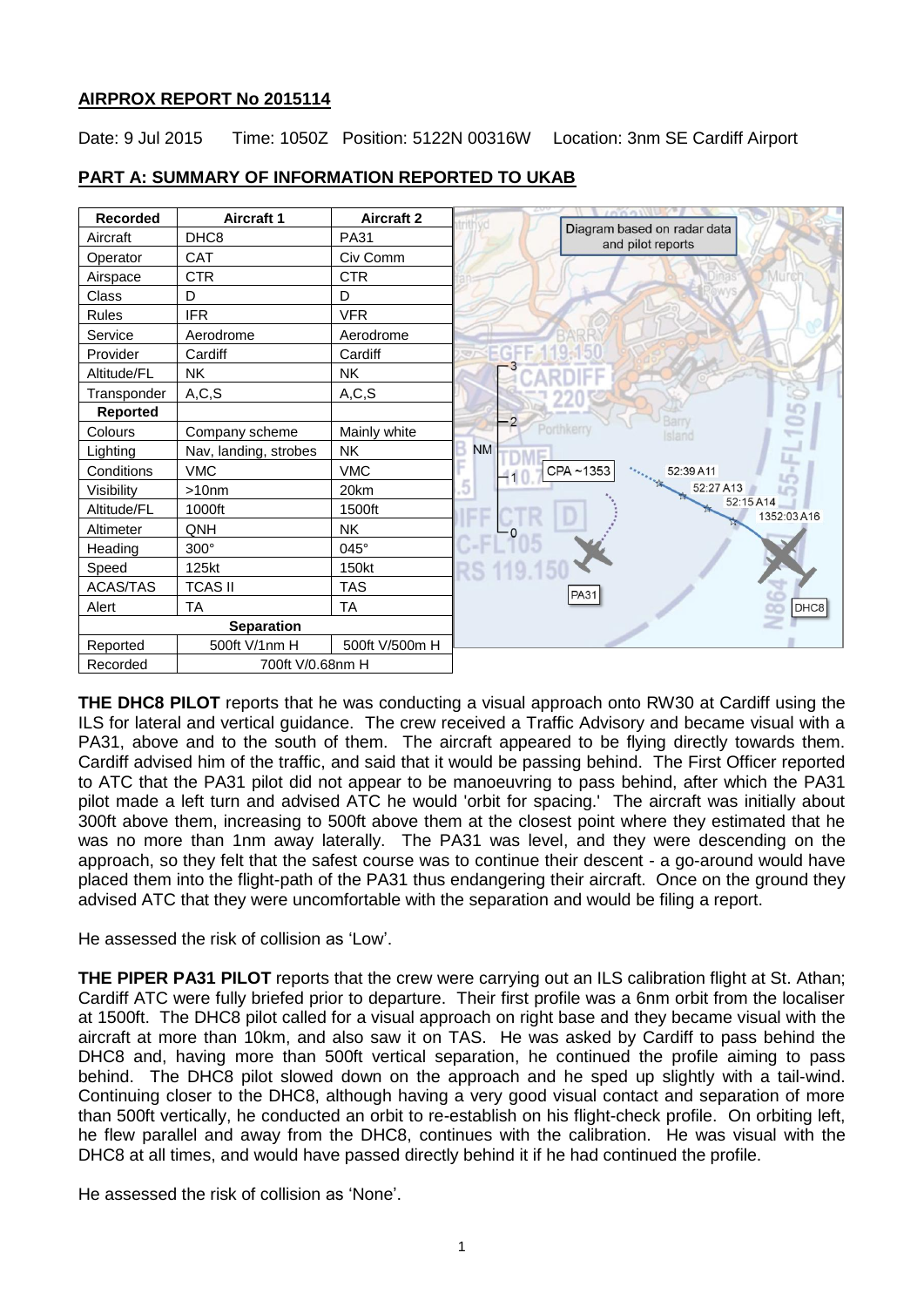**THE CARDIFF AERODROME CONTROLLER** reports that, at the time of the incident, RW30 was in use, the VFR block was active not above altitude 3000ft (to permit ILS calibration at St. Athan) and St. Athan was active with the LFZ 26. The PA31 pilot was airborne from St. Athan, and was instructed to orbit to the south of Cardiff airport to permit two IFR aircraft inbound to Cardiff. He observed the PA31 pilot enter the orbit and confirmed this with binoculars from the Visual Control Room (VCR). At approximately 10:48, the DHC8 pilot was cleared to land RW30. The PA31 pilot reported visual with the landing traffic and was cleared to transit behind it. The PA31 pilot was reminded of the wake turbulence requirements of 4nm. At 10:50, he observed the PA31 pilot start a left-hand orbit, rather than position behind the DHC8 as instructed, which positioned the PA31 into close proximity with the DHC8. The PA31 pilot did not respond to two transmission attempts. The DHC8 pilot was issued with Traffic Information. Both aircraft were observed on the Aerodrome Traffic Monitor (ATM) at 3nm final for RW30, the PA31 500ft above the inbound DHC8. He was visual with both aircraft through the binoculars at the time of the incident. The pilot of the inbound DHC8 advised he would be submitting a report.

### **Factual Background**

The Cardiff weather was:

EGFF 090950Z 25009KT 9999 SCT033 16/10 Q1024=

CAP 493 states that:

'Instructions issued to VFR flights in Class D airspace are mandatory. These may comprise routeing instructions, visual holding instructions, level restrictions, and information on collision hazards, in order to establish a safe, orderly and expeditious flow of traffic and to provide for the effective management of overall ATC workload.'<sup>1</sup>

Within Class D airspace controllers are responsible for passing Traffic Information to IFR flights on VFR flights and to VFR flights on IFR flights. Traffic avoidance advice must be given if requested by the pilots of IFR flights against VFR flights and VFR flights against all other flights. $2^2$ 

#### **Analysis and Investigation**

#### **CAA ATSI**

ATSI had access to reports from the Aerodrome Controller, both pilots, area radar recordings, RTF and transcript of the unit position frequency and the ATS Unit investigation report. An interview with the controller was also conducted. The area radar recordings had poor low-level coverage so it was not possible to observe the actual Airprox; the PA31 did not show on radar.

Screenshots produced in the report are provided using the area radar recordings. Levels indicated are Flight Levels. All times are UTC.

The DHC8 pilot was operating IFR and was making a visual approach to RW30. The pilot was in receipt of an Aerodrome Control Service from Cardiff Tower.

The PA31 pilot was operating VFR on a local flight from St. Athan airport and was also in receipt of an Aerodrome Control Service from Cardiff Tower. The PA31 pilot was engaged in the flight checking of the ILS to RW26 at St. Athan. St. Athan is a military airfield approximately 2.5nm to the west of Cardiff airport, and the ATZ for St. Athan lies entirely within the Cardiff CTR.

The PA31 pilot had reported on frequency at 1047:48 and was cleared for a profile 4 (a type of ILS check). At 1048:00 the PA31 pilot was advised that there were 2 IFR inbounds for RW30 at Cardiff, and was asked if this would affect his ability to carry out the check. Figure 1 shows an

 $\overline{\phantom{a}}$ 

<sup>1</sup> CAP493 Section 1, Chapter 5, Paragraph 3.2.

<sup>&</sup>lt;sup>2</sup> CAP493 Section 3, Chapter 1, Paragraph 2.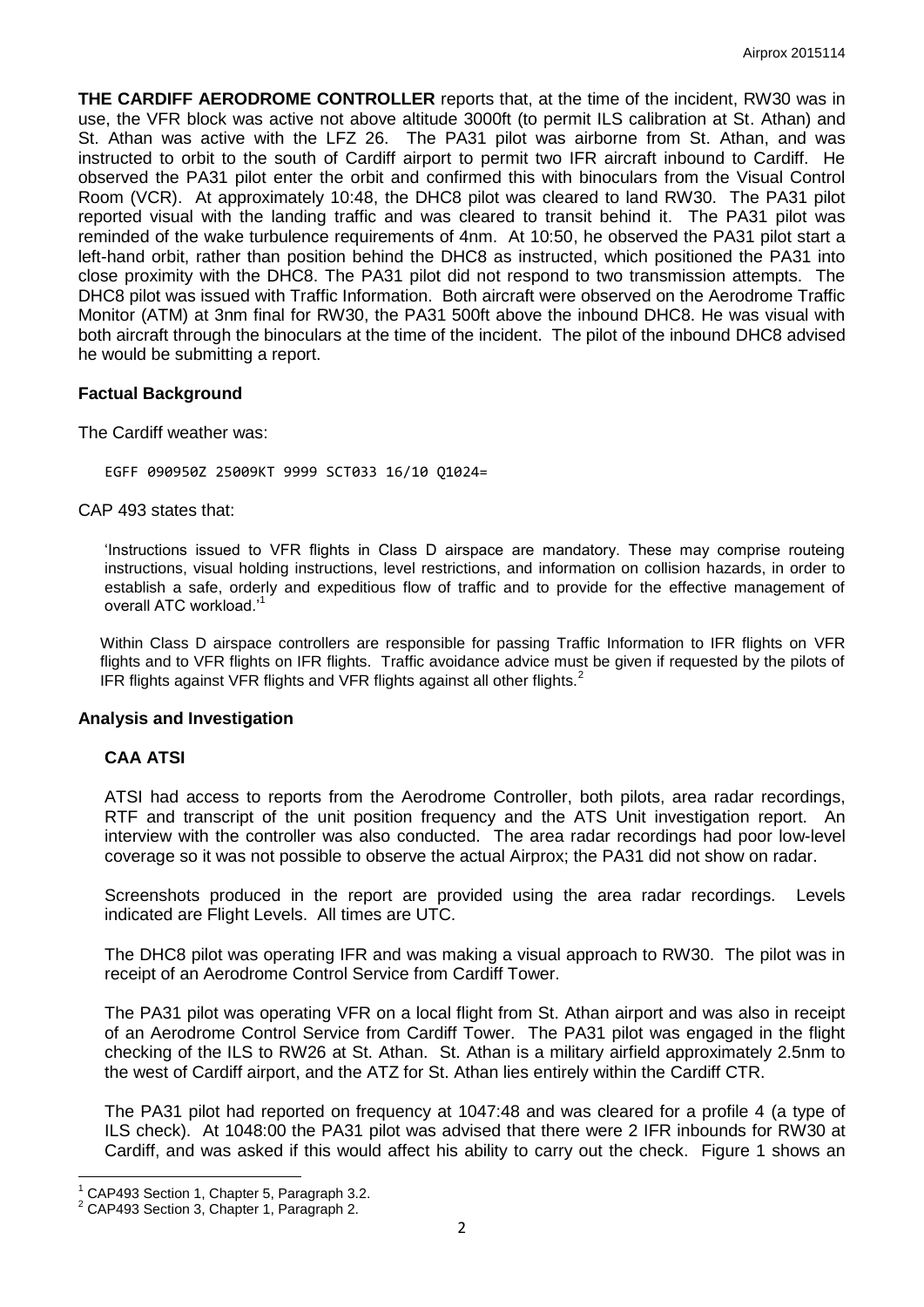arc, depicted in red, which is approximately a 6nm radius, based on St. Athan (DX); this is the route the PA31 was intending to fly (anti-clockwise) for the calibration of the St. Athan ILS.



Figure 1 – Map depicting an approx. 6nm arc from St Athan

At 1048:58 the controller asked the PA31 pilot how far he needed to run in. He confirmed that they needed to maintain 6nm from the St. Athan Localiser but provided there was nothing on the runway at St. Athan there would not be a problem. He would be maintaining 1500ft.

At 1049:16 the controller passed specific Traffic Information to the PA31 pilot about the inbound DHC8. The inbound DHC8 had been approaching Cardiff from the north east, initially via the Standard Instrument Arrival (CDF1A STAR - Figure 2), but the pilot later completed his approach via a visual approach. The controller established with the PA31 pilot that his intended track would route approximately through a 3nm final for RW30 at Cardiff.



Figure 2 (CDF1A STAR - UKAIP)

At 1049:55 the controller instructed the PA31 pilot to make a right-hand orbit as the first IFR arrival (the DHC8) was approaching and explained this would minimise any delay to the PA31's task.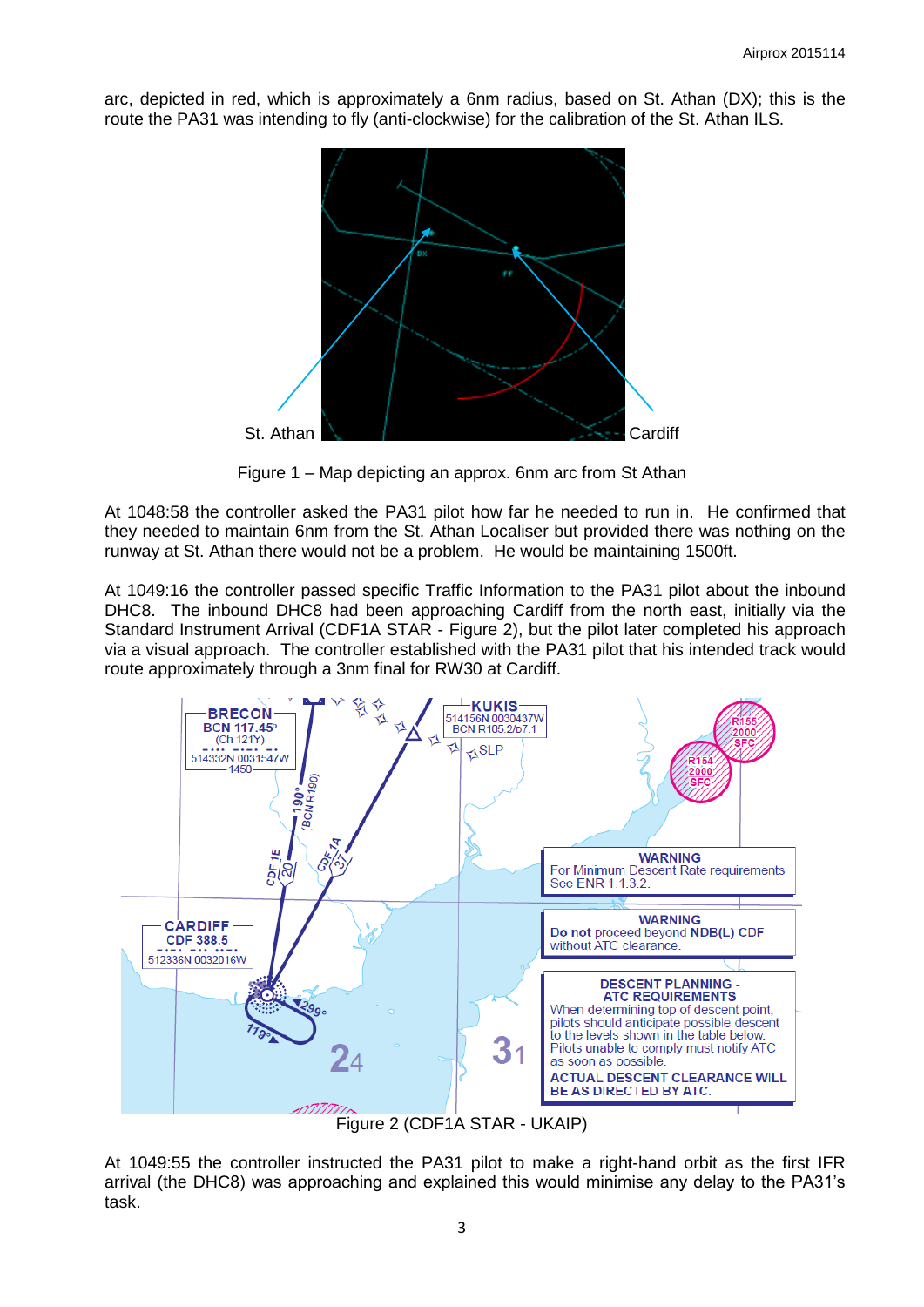At 1050:40 (Figure 2) the DHC8 (code 5451) pilot made his initial call on the Tower frequency and was advised to continue approach. The pilot of the DHC8 referred to a previous altitude restriction (imposed by Cardiff Radar) of 2500ft. The Aerodrome controller confirmed there was no altitude restriction and the DHC8 pilot confirmed that he was now on a visual approach.



Figure 2 – Swanwick MRT at 1050:40

At 1052:00 (Figure 3) the PA31 pilot reported visual with the inbound DHC8. The controller confirmed that he was clear to pass behind the DHC8 and cautioned on wake turbulence spacing. The DHC8 was established on a 5nm final at this point.



Figure 3 – Swanwick MRT at 1052:00

At 1052:50 the controller gave Traffic Information to the DHC8 pilot and advised him that the PA31 pilot was visual with his aircraft. The DHC8 replied that the PA31 was level with him and did not appear to be passing behind. At this point the PA31 pilot had begun another orbit, this time to the left, effectively paralleling the track of the DHC8 for a short period.

On two separate occasions over approximately the next 30 seconds, the controller attempted to confirm that that the PA31 pilot could still see the DHC8. At 1053:22 the controller cleared the DHC8 pilot to land, which he acknowledged, and he also confirmed again that he was visual with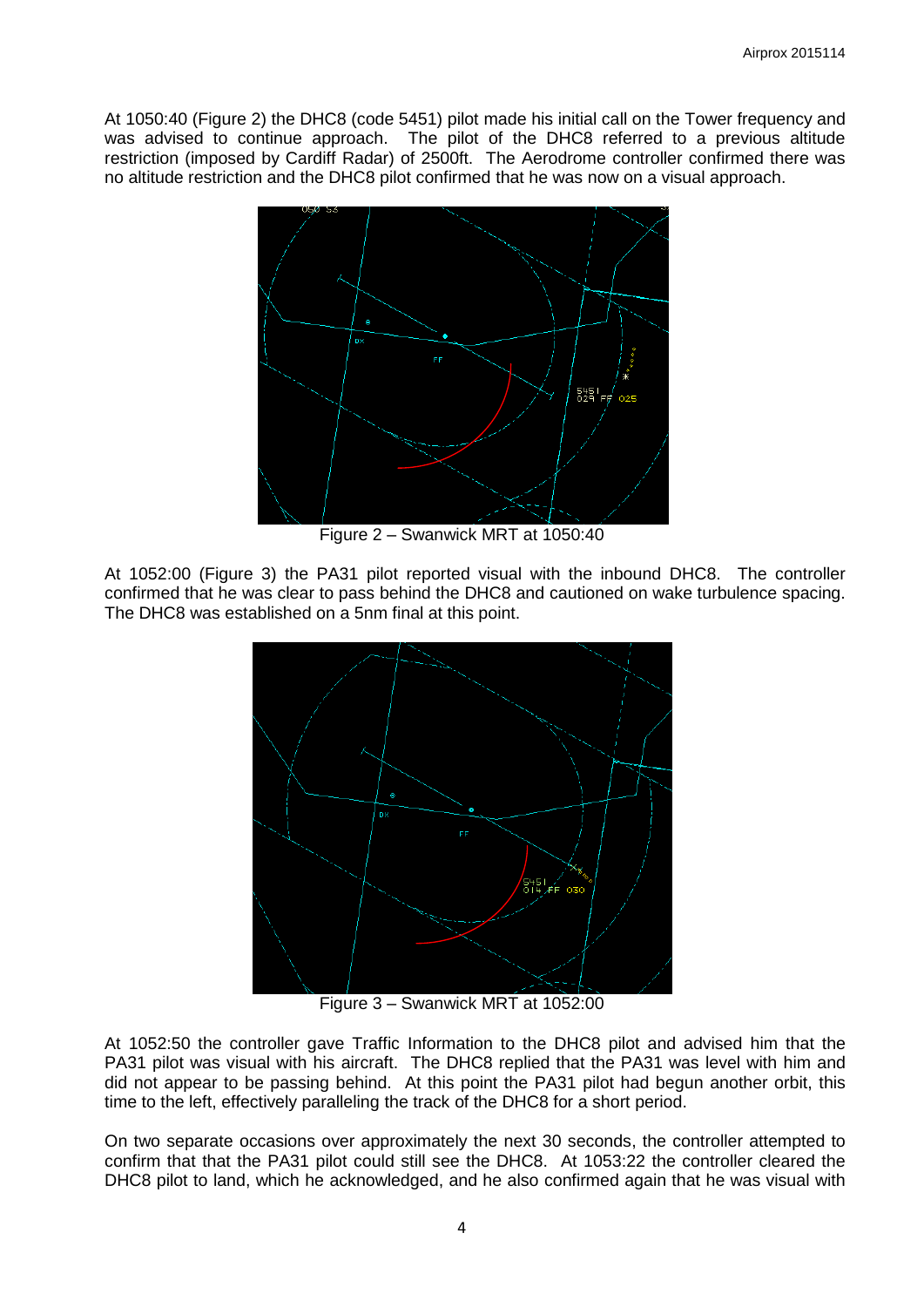the PA31. The controller then established communication with the PA31 pilot and was able to ascertain that he would be continuing with his task.

The controller had been briefed at the commencement of his duty on the requirement to handle the Flight Checking aircraft. In order to make co-ordination easier with Cardiff Radar, the Aerodrome controller was delegated a vertical extension in the CTR up to 3000ft whilst the calibration was in progress.

At interview the controller explained that the initial plan had been to run the PA31 around the 6nm arc from St. Athan (anti-clockwise) but, as the DHC8 was approaching from the north east, he decided to delay the PA31 to minimise the chance of a confliction and to afford the PA31 pilot an uninterrupted task. The initial orbit was completed quicker than the controller expected but was still sufficient to enable the PA31 pilot to pass behind the DHC8.

The controller also stated how Traffic Information was not passed to the DHC8 pilot earlier because he considered the DHC8 would be established inbound on final approach and flying ahead of the PA31 which was expected to pass behind. The controller stated that, had he known the PA31 pilot would make another orbit, he would have alerted the DHC8 pilot earlier. As the PA31 pilot had reported visual with the DHC8, the controller expected it to comply with the instruction and route behind.

Due to poor low-level coverage, the area radar recording did not show the CPA. However, the local unit report, which utilised a recording of their own Air Traffic Monitor, stated that a CPA of 0.68nm horizontal and 700ft vertical had occurred.

The controller issued Traffic Information to the DHC8 pilot when it became apparent that a confliction was likely. The controller was visual with both aircraft and, although he considered it closer than planned, he did not consider any avoiding action was necessary. When providing an Aerodrome Control Service the controller is not required to separate IFR and VFR aircraft but shall provide information whenever it is considered necessary in the interests of safety to enable VFR flights to integrate with IFR flights. However, Aerodrome Control is not solely responsible for collision avoidance, and pilots must also fulfil their own responsibilities in accordance with the Rules of the Air.

# **UKAB Secretariat**

The DHC8 and PA31 pilots shared an equal responsibility for collision avoidance and not to operate in such proximity to other aircraft as to create a collision hazard<sup>3</sup>. Because the incident geometry is considered as converging, the PA31 pilot was required to give way to the DHC8 $4$ . Additionally, an aircraft operated on or in the vicinity of an aerodrome shall conform with or avoid the pattern of traffic formed by other aircraft in operation<sup>5</sup>.

#### **Summary**

An Airprox was reported when a DHC8 and a PA31 flew into proximity at 1050 on Thursday  $9<sup>th</sup>$  July 2015. The DHC8 pilot was operating under IFR, in VMC, conducting a visual approach using the ILS for azimuth and glideslope guidance; the PA31 pilot was operating under VFR in VMC. Both pilots were in receipt of an Aerodrome Service from Cardiff Tower. The PA31 pilot had been instructed to pass behind the DHC8 but unexpectedly executed a left-hand orbit to initially parallel the final approach track of the DHC8. Local radar recordings show the CPA was 700ft vertically and 0.68nm horizontally.

<sup>&</sup>lt;u>3</u><br><sup>3</sup> SERA.3205 Proximity.<br><sup>4</sup> SERA 3310 Bight of u

SERA.3210 Right-of-way (c) (2) Converging.

<sup>&</sup>lt;sup>5</sup> SERA.3225 Operation on and in the Vicinity of an Aerodrome.